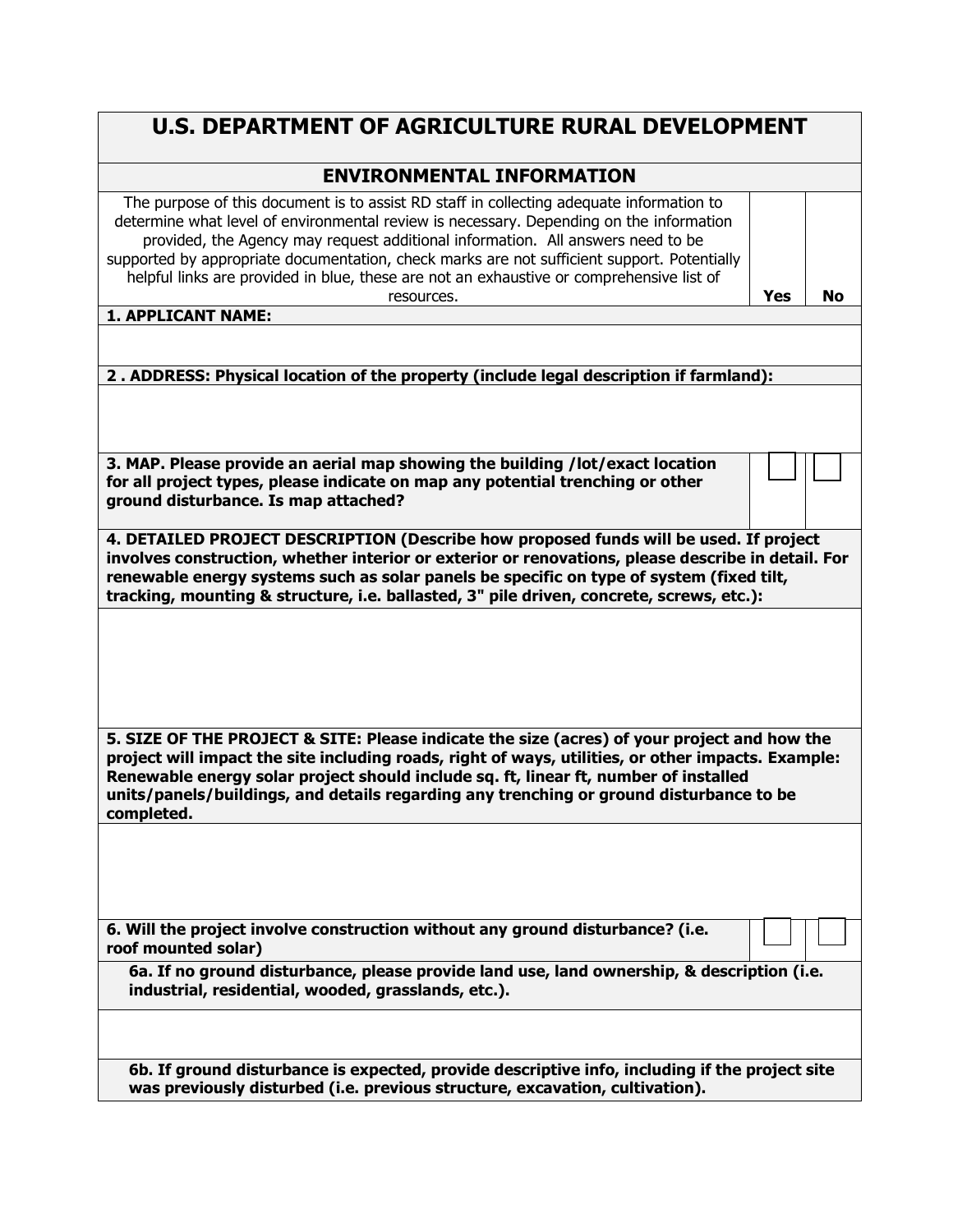| 7. What is the zoning for the project location?                                                                                                                                 |  |  |
|---------------------------------------------------------------------------------------------------------------------------------------------------------------------------------|--|--|
|                                                                                                                                                                                 |  |  |
| 8. Will the project be located in/on a building that is more than 50 years old?                                                                                                 |  |  |
| 9. Will the project be located within the viewshed of a building that is a least                                                                                                |  |  |
| 50+ years old?                                                                                                                                                                  |  |  |
| 10. Is the building or project site listed on the State/National Register of<br><b>Historic Places?</b>                                                                         |  |  |
| National Register: https://www.nps.gov/nr/research/                                                                                                                             |  |  |
| 11. If yes to #8, 9 or 10, has approval or concurrence been obtained from State<br><b>Historic Preservation Office?</b>                                                         |  |  |
| 12. Have any Tribes or Tribal Historic Preservation Officers' been contacted?                                                                                                   |  |  |
| 12a. If so, when?                                                                                                                                                               |  |  |
|                                                                                                                                                                                 |  |  |
| 12b. Were any responses received and if yes, provide details of responses.                                                                                                      |  |  |
|                                                                                                                                                                                 |  |  |
| Tribal contact TDAT: https://egis.hud.gov/tdat                                                                                                                                  |  |  |
| Tribal Lands: https://nationalmap.gov/small_scale/mld/indlanp.html                                                                                                              |  |  |
| 13. Will the project be located within a Historic District? If yes, please provide<br>review/comments/approval from the local town historic district.                           |  |  |
|                                                                                                                                                                                 |  |  |
| 14. Are there threatened or endangered species or critical habitats within the<br>project area? If present describe impact (IPAC report should be included):                    |  |  |
|                                                                                                                                                                                 |  |  |
| 14a. Is IPAC report attached?                                                                                                                                                   |  |  |
| IPAC Official Species List: https://ecos.fws.gov/ipac/                                                                                                                          |  |  |
|                                                                                                                                                                                 |  |  |
| 15. Will the project involve cutting trees or trimming trees? If yes explain in<br>detail below: how many, how large, tree type, etc.                                           |  |  |
|                                                                                                                                                                                 |  |  |
| 15a. If yes to 15, can the applicant / project refrain from cutting, clearing,<br>or trimming trees during habitat critical time frames? (Ex. 6/1 - 7/31 for<br>long-eared bat) |  |  |
|                                                                                                                                                                                 |  |  |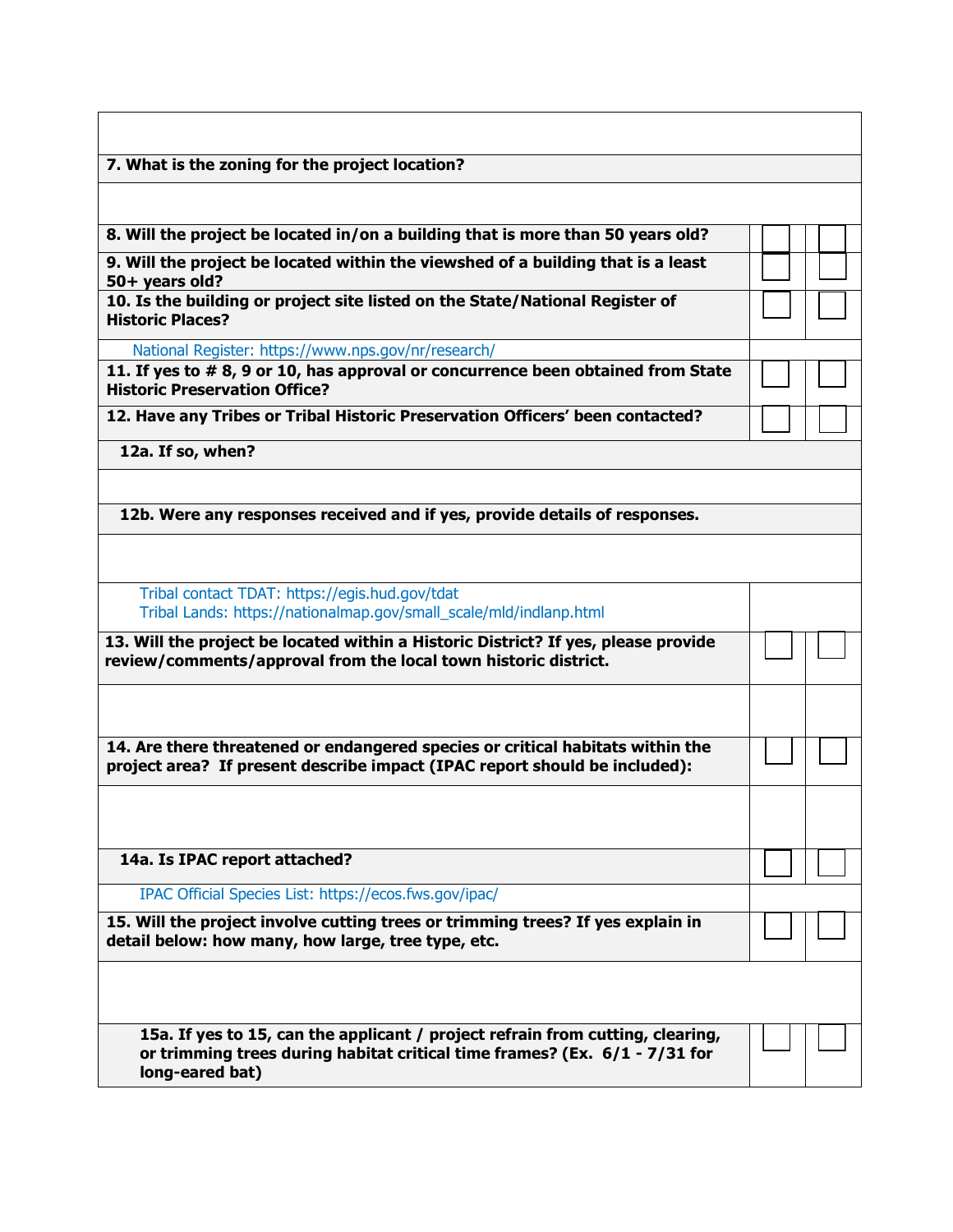| 16. Is the project located in or could the project effect a wetland?                                                                                                                                                |  |
|---------------------------------------------------------------------------------------------------------------------------------------------------------------------------------------------------------------------|--|
| 16a. Is Wetland map attached?                                                                                                                                                                                       |  |
| NWI:- https://www.fws.gov/wetlands/data/Mapper.html                                                                                                                                                                 |  |
| WSS: https://websoilsurvey.sc.egov.usda.gov/App/HomePage.htm                                                                                                                                                        |  |
| NEPA Assist: https://www.epa.gov/nepa/nepassist                                                                                                                                                                     |  |
| 16b. If yes to 16, has an Army Corps or other permit been issued for the<br>project site?                                                                                                                           |  |
| 17. Is the project located in or could project effect a Floodplain(100 or 500 year<br>floodplains)? If yes provide a FEMA map.                                                                                      |  |
| 17a. Is FEMA map attached?                                                                                                                                                                                          |  |
| FEMA: http://msc.fema.gov/portal<br>WSS: https://websoilsurvey.sc.egov.usda.gov/App/HomePage.htm                                                                                                                    |  |
| 18. Is the project site on or in the vicinity of classified land, such as<br>State/Federal Parks, Monuments, Natural Landmarks, Wilderness Areas, Wild<br>and Scenic Rivers, State Lands, National Forest, etc.?    |  |
| USGS: https://nationalmap.gov/small_scale/mld/fedlanp.html                                                                                                                                                          |  |
| USGS: https://nationalmap.gov/small_scale/printable/fedlands.html                                                                                                                                                   |  |
| NEPA Assist: https://www.epa.gov/nepa/nepassist<br>18a. If yes explain and indicate if the land managing agency has been contacted.                                                                                 |  |
| 19. Does project affect Coastal Resources (including Great Lake area) including                                                                                                                                     |  |
| impact to a coral reef (Coastal Barrier Resources System or Coastal Zone<br>Management Areas)? If your project is not located on the coast, you will likely<br>check no.                                            |  |
| CBRS - https://www.fws.gov/ecological-services/habitat-<br>conservation/cbra/Maps/Mapper.html<br>CZMA - https://coast.noaa.gov/czm/mystate/                                                                         |  |
| 20. Is the proposal located on prime, important, unique or of local Importance<br><b>Farmland?</b>                                                                                                                  |  |
| 20a. Has NRCS completed a LESA?                                                                                                                                                                                     |  |
| WSS: https://websoilsurvey.sc.egov.usda.gov/App/HomePage.htm<br>FPPA guidance available from NRCS:<br>https://www.nrcs.usda.gov/wps/portal/nrcs/main/national/landuse/fppa/                                         |  |
| 20b. If yes to 20, is the project expected to benefit by saving or offsetting<br>energy for a farm or agricultural producer?                                                                                        |  |
| 21. Is the project expected to house, store, reclaim, recycle or involve the<br>handling of hazardous materials, e.g. waste storage, disposal recovery,<br>incineration or waste treatment actions? If yes explain. |  |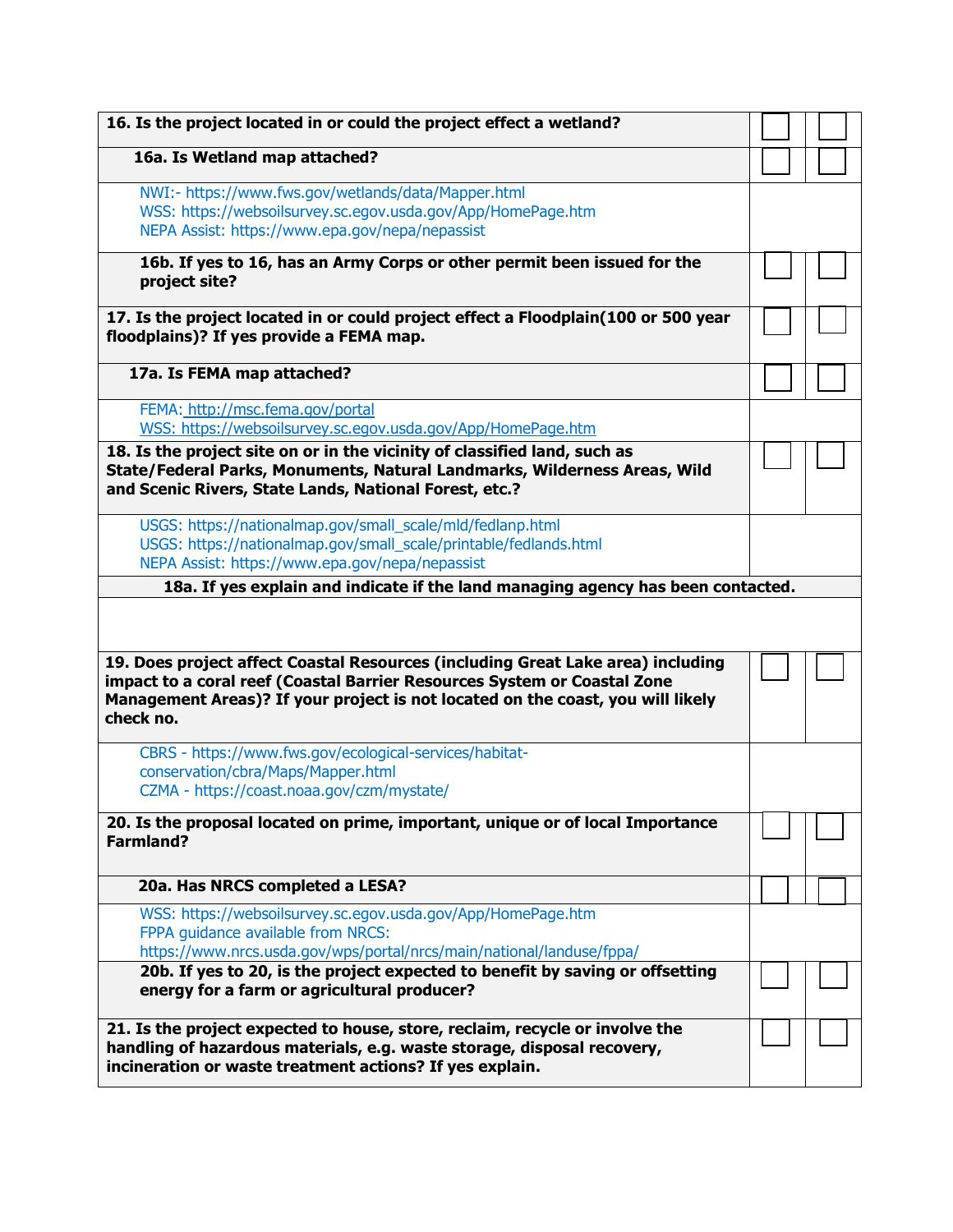| 22. Has a Phase 1 ESA been prepared for this site? Generally needed for all                                                   |  |
|-------------------------------------------------------------------------------------------------------------------------------|--|
| projects over \$100,000 in which the agency takes a security interest in the                                                  |  |
| property.                                                                                                                     |  |
| 22a. If prepared, is Phase I ESA attached?                                                                                    |  |
|                                                                                                                               |  |
| 23. Does the property contain any areas where regulated hazardous substances                                                  |  |
| or petroleum products appear to have been released? If yes explain.                                                           |  |
|                                                                                                                               |  |
|                                                                                                                               |  |
| 24. Does the property contain an underground storage tank (UST)? If yes                                                       |  |
| explain and include: type, size, age, date of last state certification.                                                       |  |
|                                                                                                                               |  |
|                                                                                                                               |  |
|                                                                                                                               |  |
| 25. Does the property contain any aboveground storage tanks (AST)? If yes, are                                                |  |
| the ASTs in secondary containment?                                                                                            |  |
|                                                                                                                               |  |
|                                                                                                                               |  |
|                                                                                                                               |  |
| 26. Will or could the project have any emissions or cause uncontrolled or                                                     |  |
| unpermitted releases of hazardous substances, pollutants, contaminants,<br>petroleum or natural gas products? If yes explain. |  |
|                                                                                                                               |  |
|                                                                                                                               |  |
|                                                                                                                               |  |
| 27. Will the project affect any Water Resources (Sole Source Aquifers, Well-head                                              |  |
| protection areas, Watershed Protection Areas, etc.)? If yes, explain.                                                         |  |
|                                                                                                                               |  |
|                                                                                                                               |  |
|                                                                                                                               |  |
|                                                                                                                               |  |
| NEPA Assist: https://www.epa.gov/nepa/nepassist<br><b>EPA Sole Source Aquafers:</b>                                           |  |
| https://epa.maps.arcgis.com/apps/webappviewer/index.html?id=9ebb047ba3ec41ada1                                                |  |
| 877155fe31356b                                                                                                                |  |
| 28. Is there any controversy that you are aware of or about the project for                                                   |  |
| environmental reason? If yes, explain.                                                                                        |  |
|                                                                                                                               |  |
|                                                                                                                               |  |
|                                                                                                                               |  |

٦